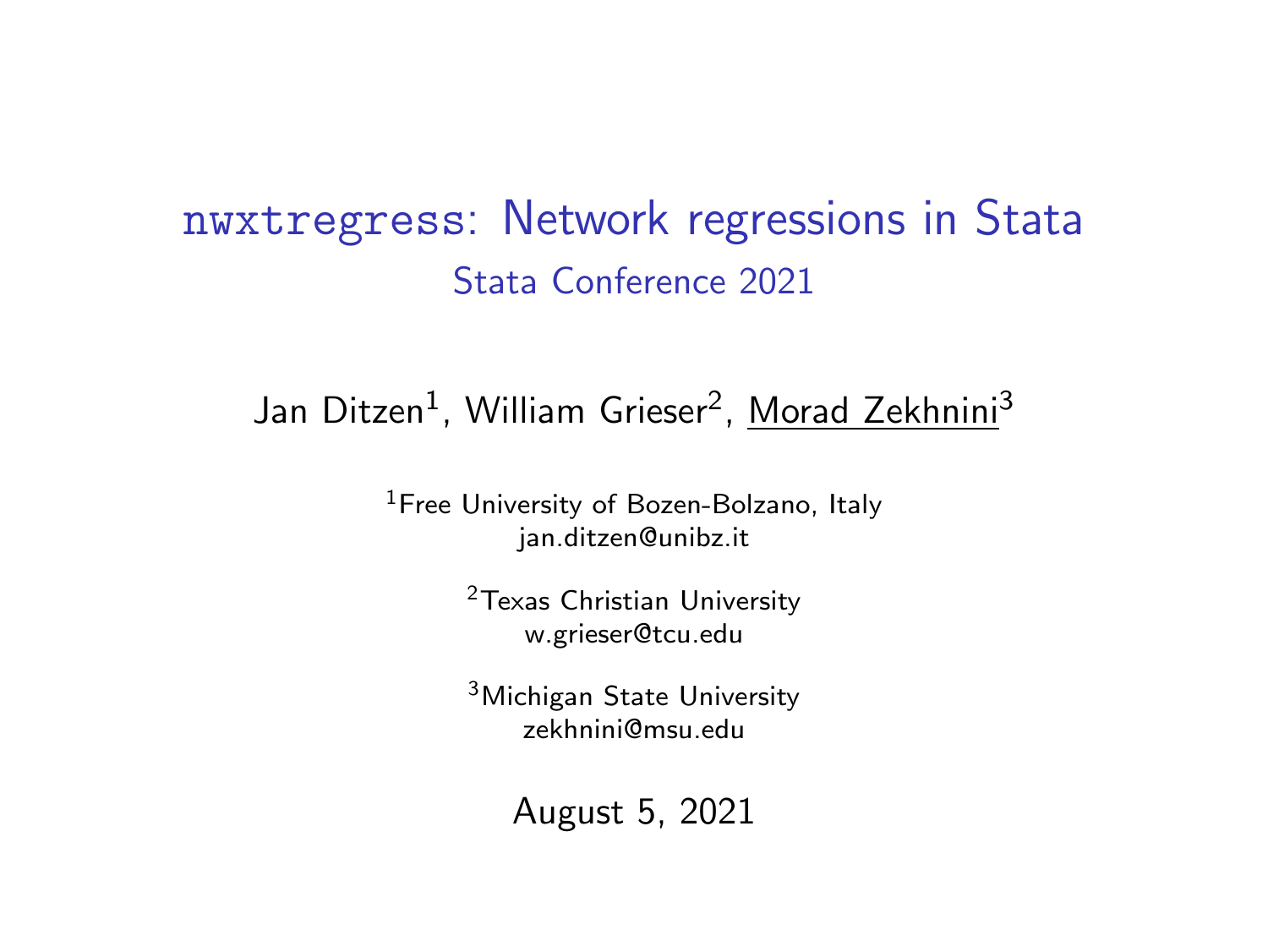## <span id="page-1-0"></span>Economic and social agents are not independent

- Empirical analysis in social sciences (nearly) invariably relies on the assumption of cross-sectional independence.
	- ► E.g., the Gauss-Markov theorem assumes independence of disturbances.
- Most real-world applications involve interactions between units of observation.
	- $\triangleright$  E.g., companies buy and sell from one another, individuals share information with family and friends, etc.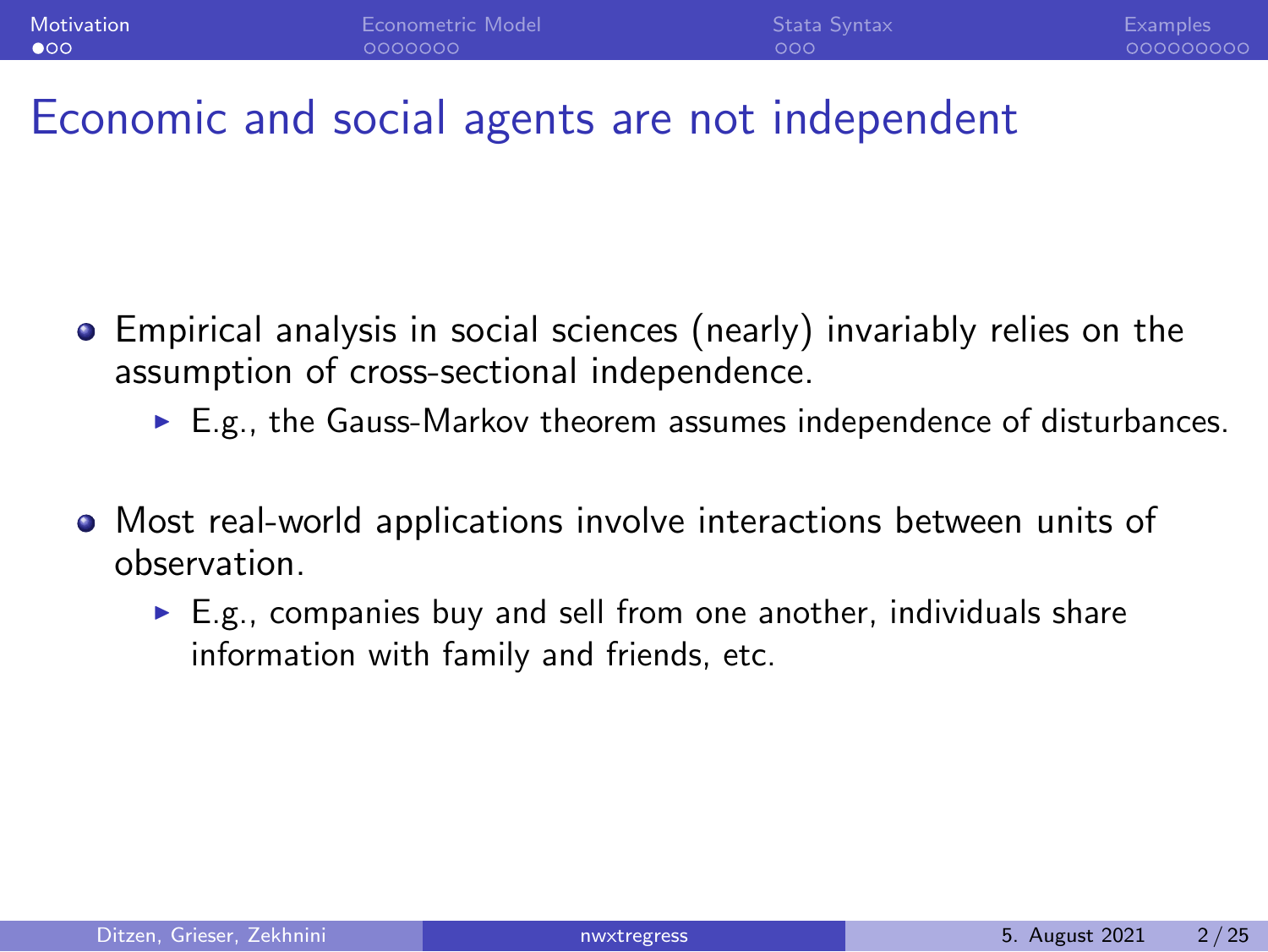# Many applications of interactions are best represented using networks

- The inherent interactions between social entities has spawned a wide literature on social networks [\(Borgatti et al., 2009](#page-23-0)).
- Networks (or graphs) parsimoniously capture many economic settings:
	- $\triangleright$  Economic entities are the vertices or nodes of the network.
	- $\blacktriangleright$  E.g., the US economy is made up of a collection of industries.
	- $\blacktriangleright$  Relationships between entities are the edges, links, or ties of the network.
	- $\blacktriangleright$  E.g., the dollar value of transactions between two industries.
- A key question remains: how do we analyze outcomes in a regression framework in the context of networks?
	- ▶ cross-sectional independence cannot be assumed!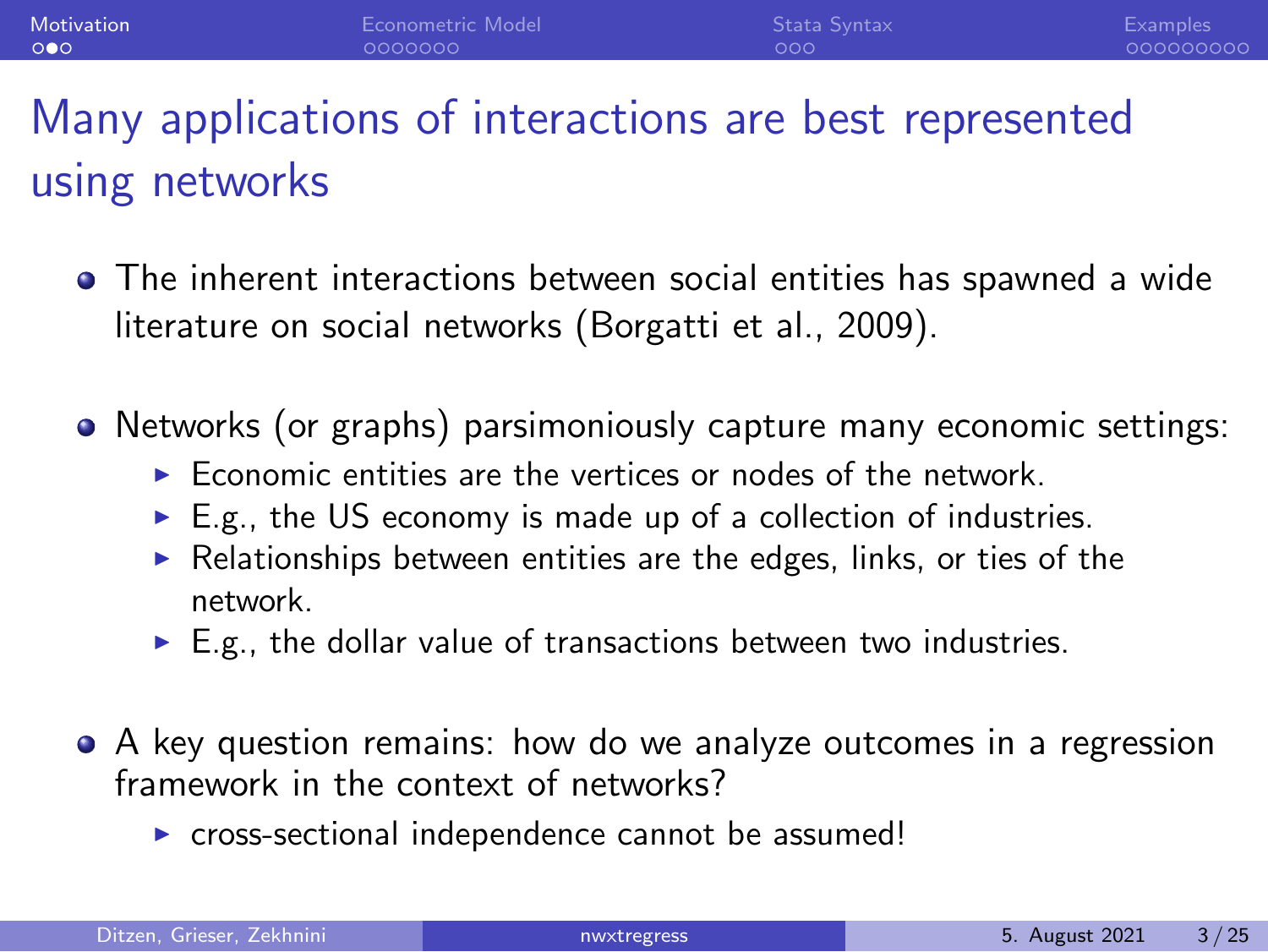| Motivation | Econometric Model | Stata Syntax | <b>Examples</b> |
|------------|-------------------|--------------|-----------------|
| ാറ⊜        | 0000000           | 000.         | 000000000       |
|            |                   |              |                 |

## **Literature**

- Network description and mathematical models [\(Newman, 2010;](#page-24-0) [Jackson, 2010](#page-23-1))
- Spatial econometrics
	- ▶ Initially used in regional science to model neighboring regions
	- ► Empirical models and estimation techniques with a priori knowledge of relationship between units [\(LeSage and Pace, 2009;](#page-24-1) [Kelejian and Piras, 2017](#page-23-2))
- Using spatial models to identify peer effects in social networks (Bramoullé et al., 2009; [Grieser et al., 2021\)](#page-23-4)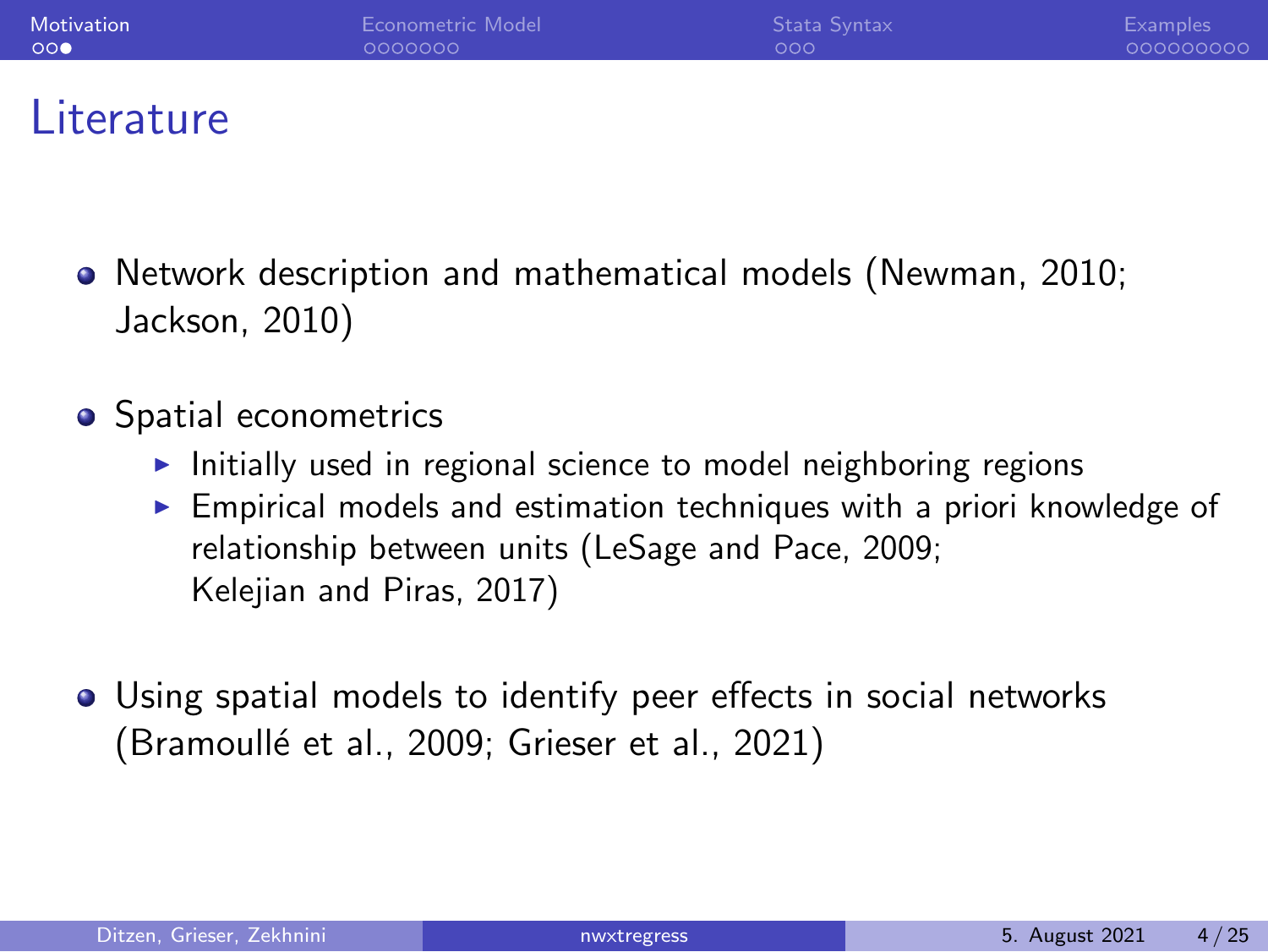## <span id="page-4-0"></span>Interactions pose identification challenges

Consider a traditional panel model with 2 units:

$$
y_{1t} = X_{1t}\beta + \epsilon_{1t}
$$

$$
y_{2t}=X_{2t}\beta+\epsilon_{2t}
$$

- **•** The independence assumption implies:  $E[\epsilon_1 \epsilon_2] = E[\epsilon_1]E[\epsilon_2]$
- This rules out the possibility that units 1 and 2 interact.  $\bullet$
- Thus, for many applications, a more appropriate model is:

$$
y_{1t} = \rho y_{2t} + X_{1t}\beta + \epsilon_{1t}
$$

$$
y_{2t} = \rho y_{1t} + X_{2t}\beta + \epsilon_{2t}
$$

- This clearly violates independence (endogenous outcome *y* on RHS)  $\bullet$
- Simultaneity invalidates inferences based on direct estimation  $\bullet$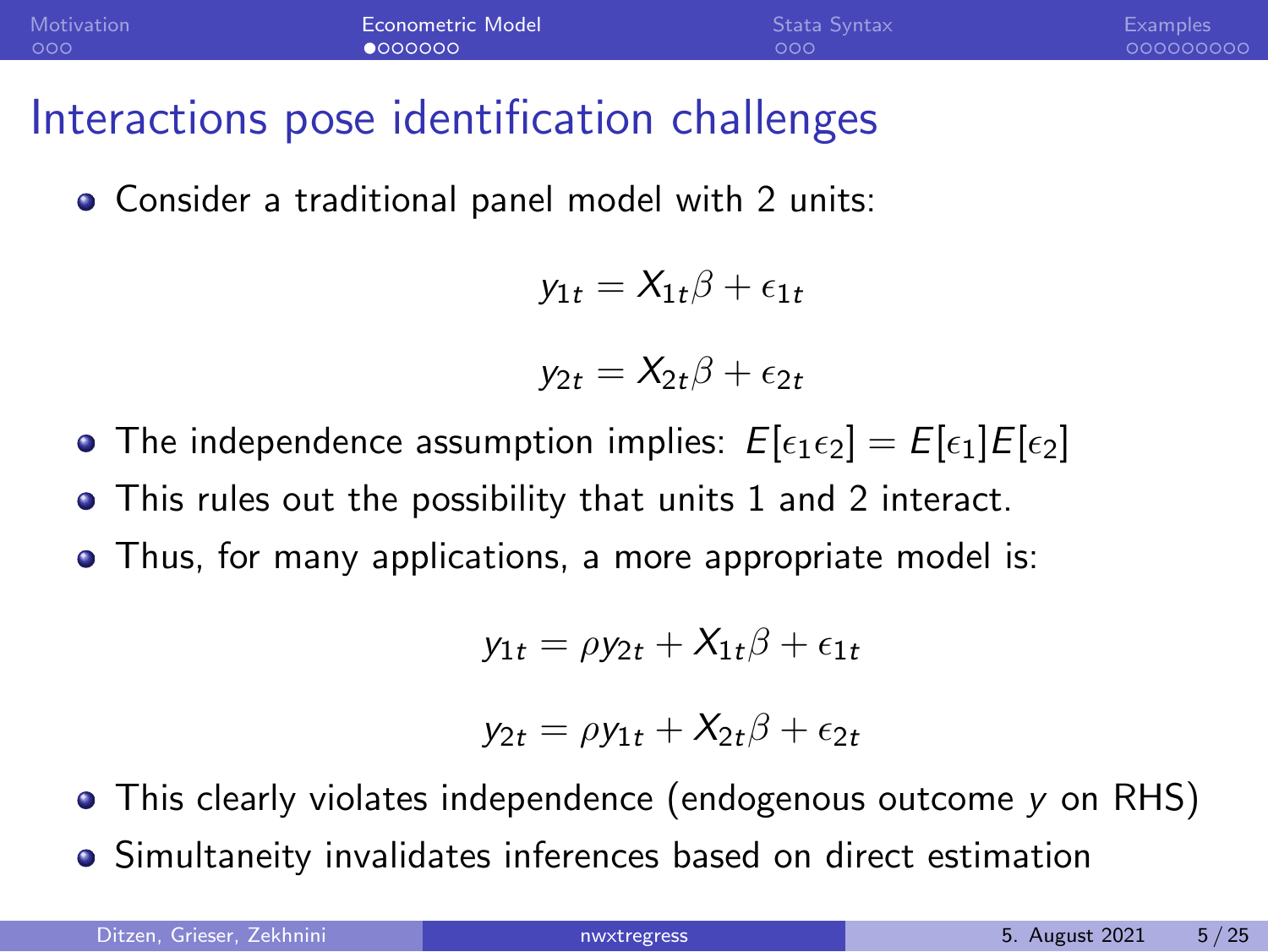## A parsimonious model of interactions

• Generalizing the panel model gives:

$$
y_{it} = \sum_{j \neq i} \rho_{ij} y_{jt} + X_{it} \beta + \epsilon_{it}
$$

- Considering all interactions ( $\approx N^2)$  is impractical
- Ord (1975) proposed the parsimonious parameterization:

$$
y_{it} = \rho \sum_{j \neq i} w_{ij,t} y_{jt} + X_{it} \beta + \epsilon_{it}
$$

*w*ij represents a priori link between *i* and *j*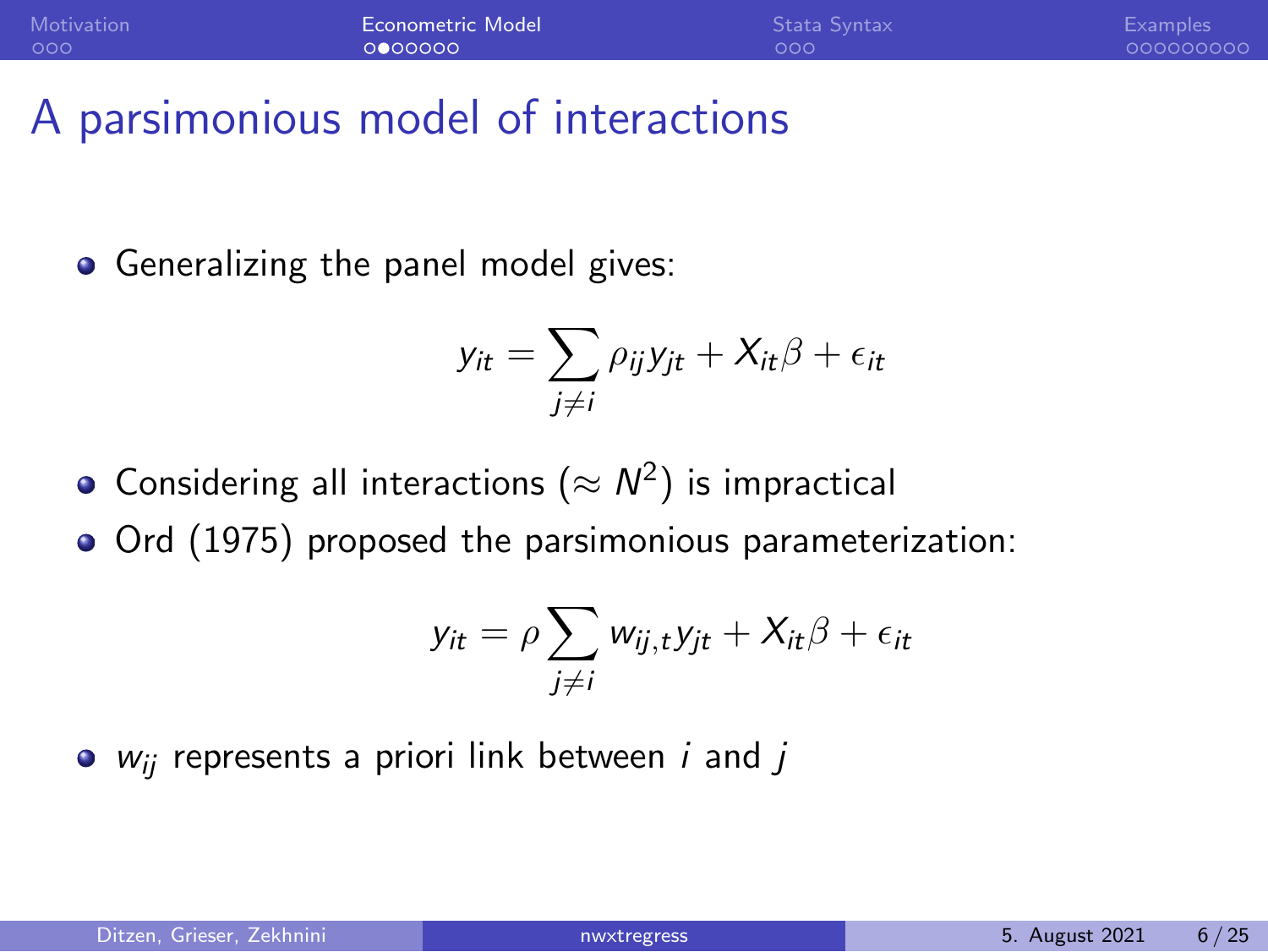## We must invert the model to solve it

- **It is more convenient to use matrix notation**
- **If we stack all elements in conforming vectors/matrices:**

$$
y = \rho Wy + X\beta + \epsilon
$$

- This is know as the Spatial Autoregressive (SAR) model
- **•** Estimating the model "as is" poses various challenges (Manski, 1993; Angrist, 2014)
- Solving for a reduced-form data generating process is more useful:

$$
y=(I-\rho W)^{-1}(X\beta+\epsilon)
$$

Note *y*s only appear on LHS, but model is nonlinear in parameters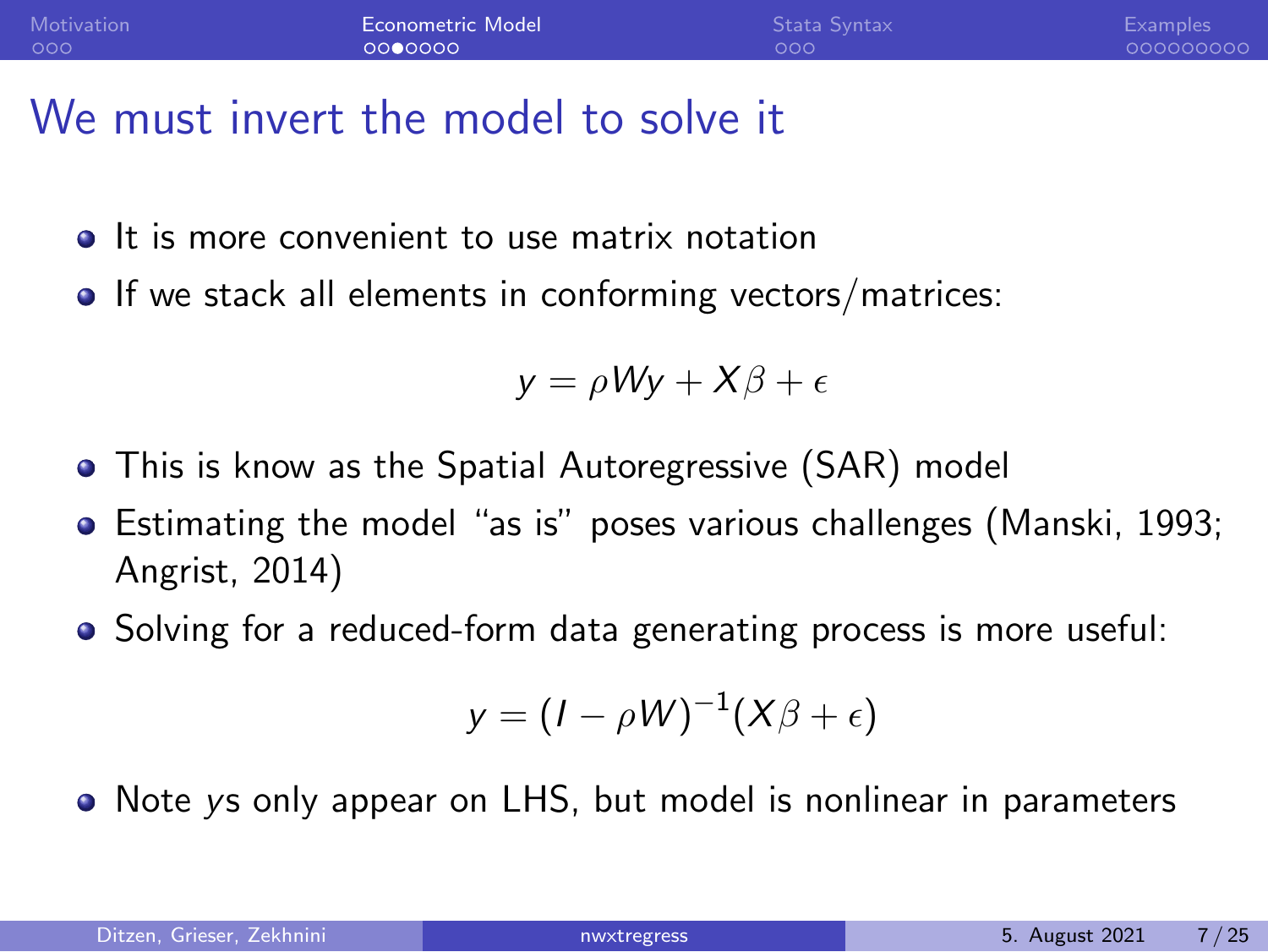## The Model implies geometrically-decaying propagation

Given mathematical restrictions on ρ and *W* :

$$
(I - \rho W)^{-1} = I + \rho W + \rho^2 W^2 + \dots
$$

- Interpret outcome as geometric sum of:
	- ▶ Own effect (*I* term)
	- ▶ Immediate peers' effect (*W* term)
	- Peers of peers effect  $(W^2$  term)
	- ► etc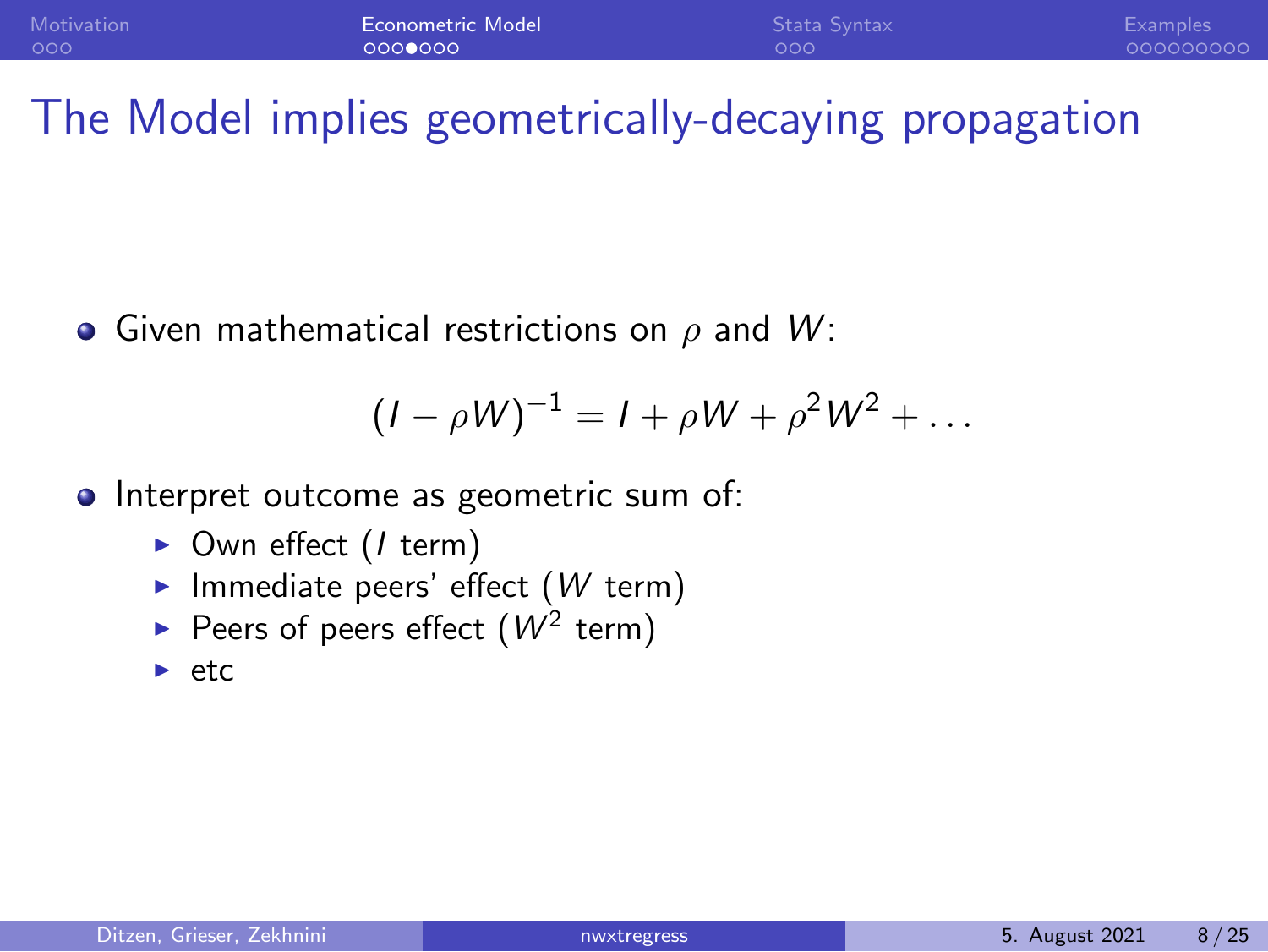| Motivation | Econometric Model | Stata Syntax | <b>Examples</b> |
|------------|-------------------|--------------|-----------------|
| 000        | 0000000           | .000         | 000000000       |

## Partial derivatives are no longer  $\beta$ s

• In traditional model:

$$
\frac{\partial y_i}{\partial x_i} = \beta, \text{ and } \frac{\partial y_i}{\partial x_j} = 0, i \neq j
$$

• In the model with interactions:

$$
\frac{\partial y_i}{\partial x_j} = (I - \rho W)^{-1}_{ij} \beta, \forall i, j
$$

- Listing all partial derivatives is impractical.
- LeSage and Pace (2009) propose summarizing partial derivative estimates into direct and indirect effect averages:

• Direct: 
$$
\frac{1}{N} \sum_i \frac{\partial y_i}{\partial x_i}
$$

► Indirect: 
$$
\frac{1}{N} \sum_{i} \sum_{j \neq i} \frac{\partial y_i}{\partial x_j}
$$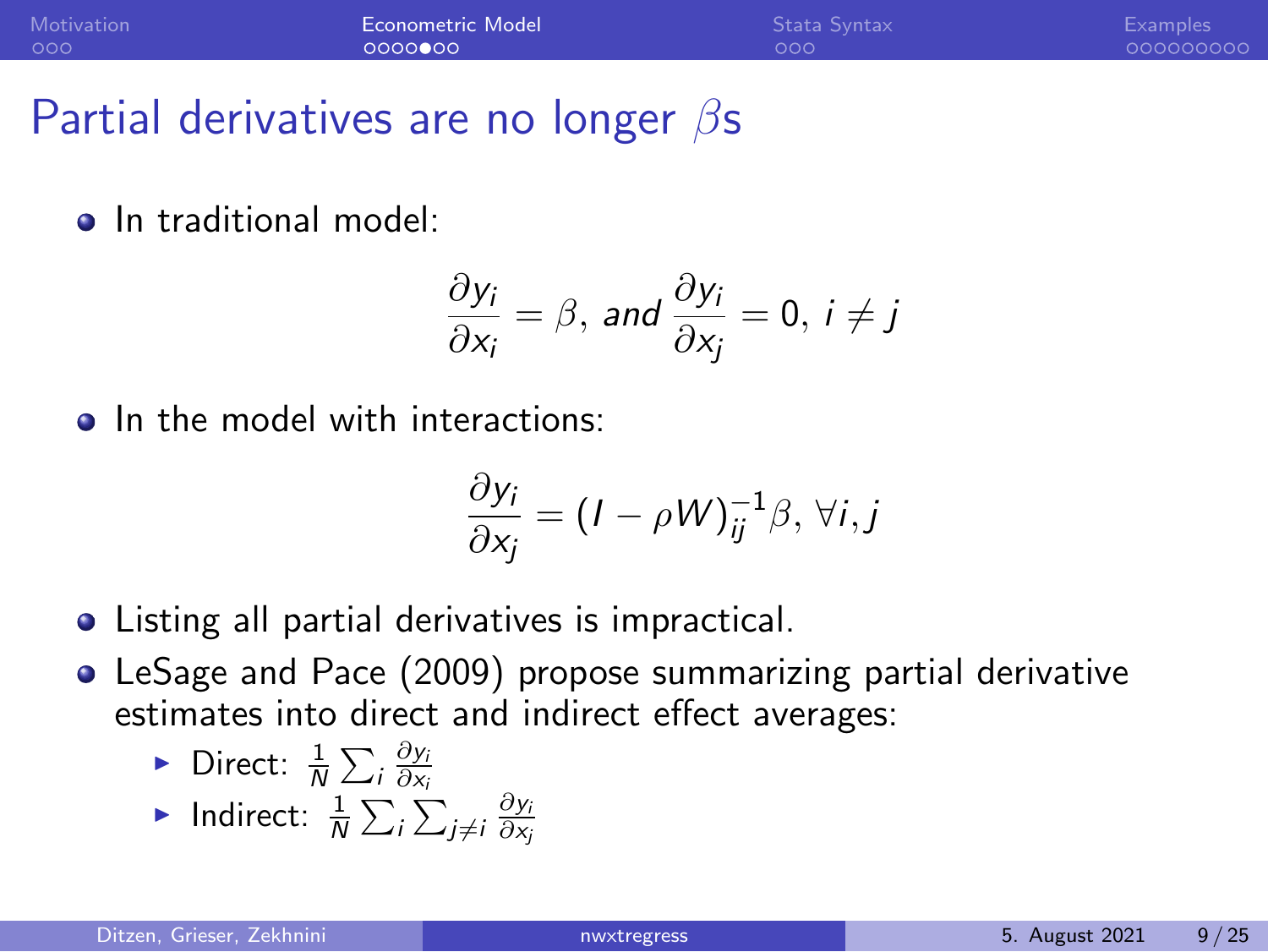## The SDM adds contextual effects to SAR

• The Spatial Durbin Model (SDM) is given by:

$$
y = \rho Wy + X\beta + WX\theta + \epsilon
$$

- **•** The values in *WX* represent the covariates of peers
- The effect of these covariates is often referred to a contextual effect
- These values are assumed exogenous and do not materially change the estimation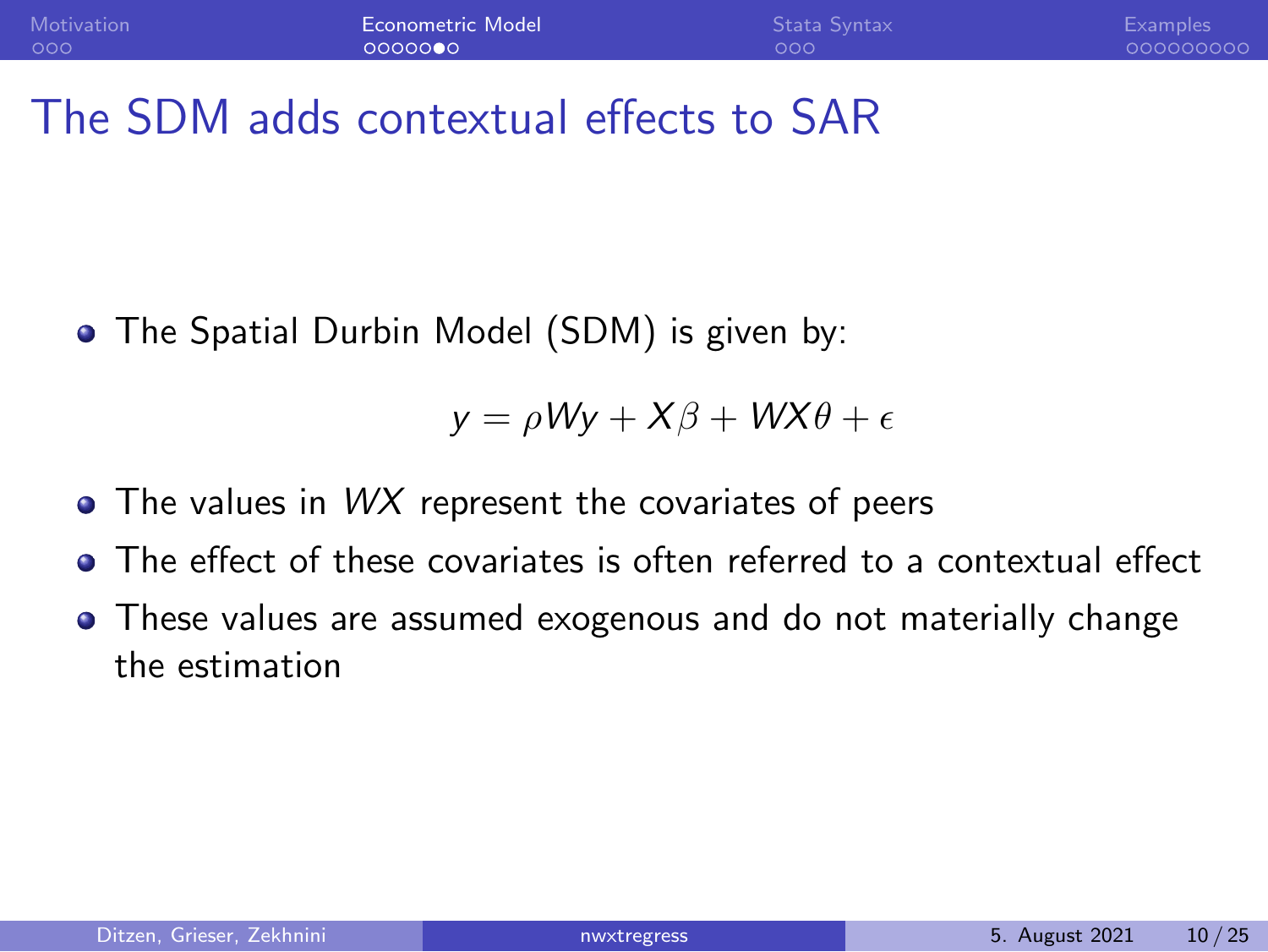## A short primer on estimation

Focusing on one cross-section (for notational convenience), the likelihood function of the model is:

$$
f(Y, X; \rho, \beta, \sigma^2) = |I_N - \rho W|(2\pi\sigma^2)^{-N/2} \exp(-\frac{e'e}{2\sigma^2})
$$
  

$$
e = (I - \rho W)Y - X\beta
$$

- If  $\rho$  is known (say  $\rho_0$ ), then  $\beta$  (and  $\sigma^2)$  can be integrated out in a maximum likelihood estimation (MLE)
- **•** The problem becomes an optimization w.r.t.  $\rho$  only
- The estimation proceeds with an MCMC sampler using the above likelihood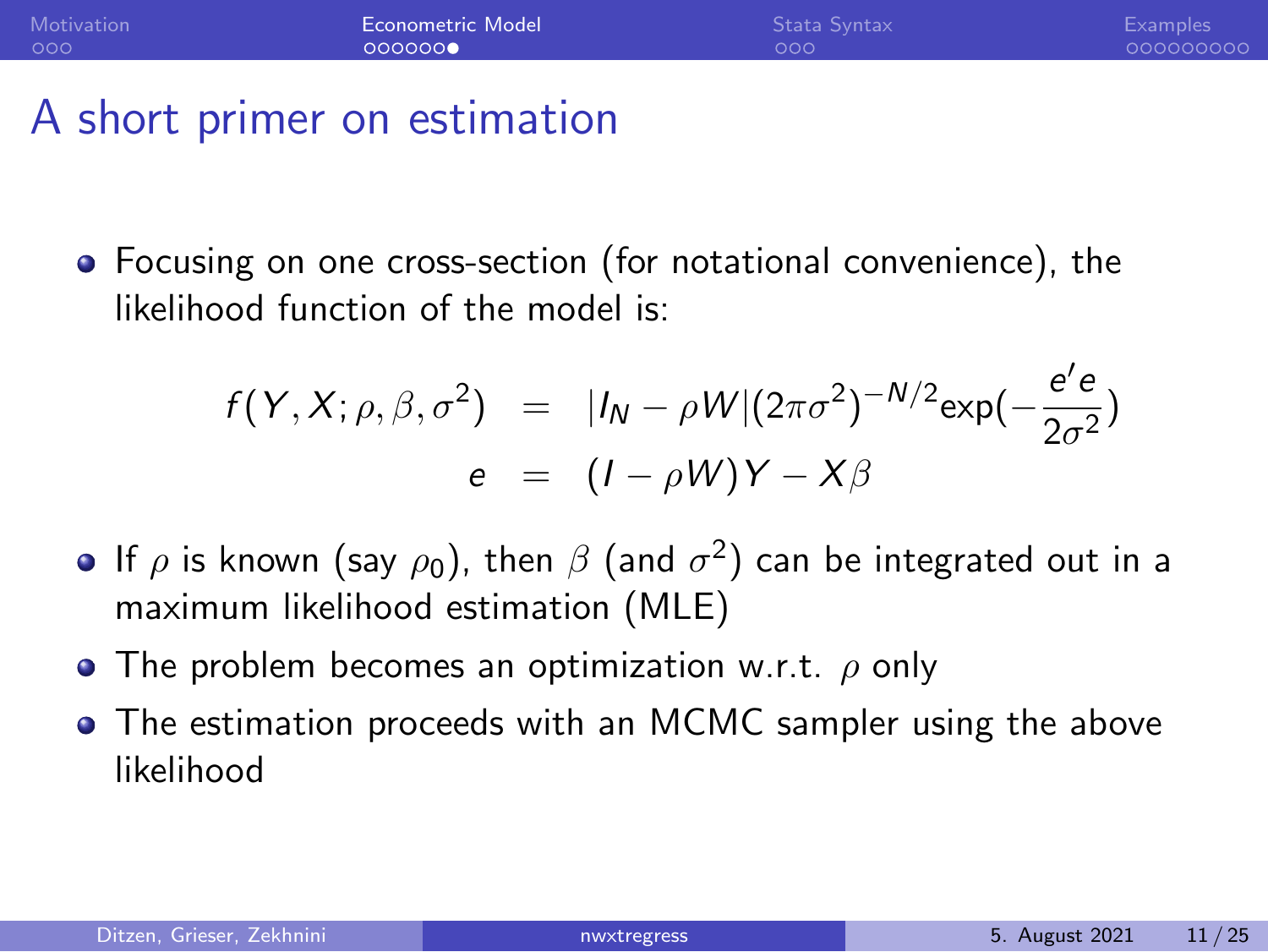<span id="page-11-0"></span>

| Motivation                  | Econometric Model | Stata Syntax | <b>Examples</b> |
|-----------------------------|-------------------|--------------|-----------------|
| 000                         | 0000000           | $\bullet$ 00 | 000000000       |
| $n$ wxtregress <sup>1</sup> |                   |              |                 |

**Syntax** 

#### Spatial Autocorrelation Model (SAR)

 $\texttt{nwxtregress}\ \textit{depara}\ \textit{indepvars}\ \textit{if}\ \textcolor{orange} \textsf{]}$  , dvarlag(W1[, $\texttt{options1)}\ \textit{]}$  $\overline{\phantom{a}}$ mcmc options nosparse Spatial Durbin Model (SDM)

nwxtregress *depvar indepvars* - *if , dvarlag(W1[,*options1*) ])*  $\lceil \textit{ivarlag}(\mathit{W2[}, \textit{options1}) \mid \texttt{mmc\_options} \texttt{nosparse} \mid \texttt{m}$ 

- W1 and W2 define spatial weight matrices, default is Sp object.
- Note: nwxtregress allows for unbalanced panels and time varying W1 and W2 (unlike spxtreg )

<sup>&</sup>lt;sup>1</sup>This command is work in progress. Options, functions and results might change.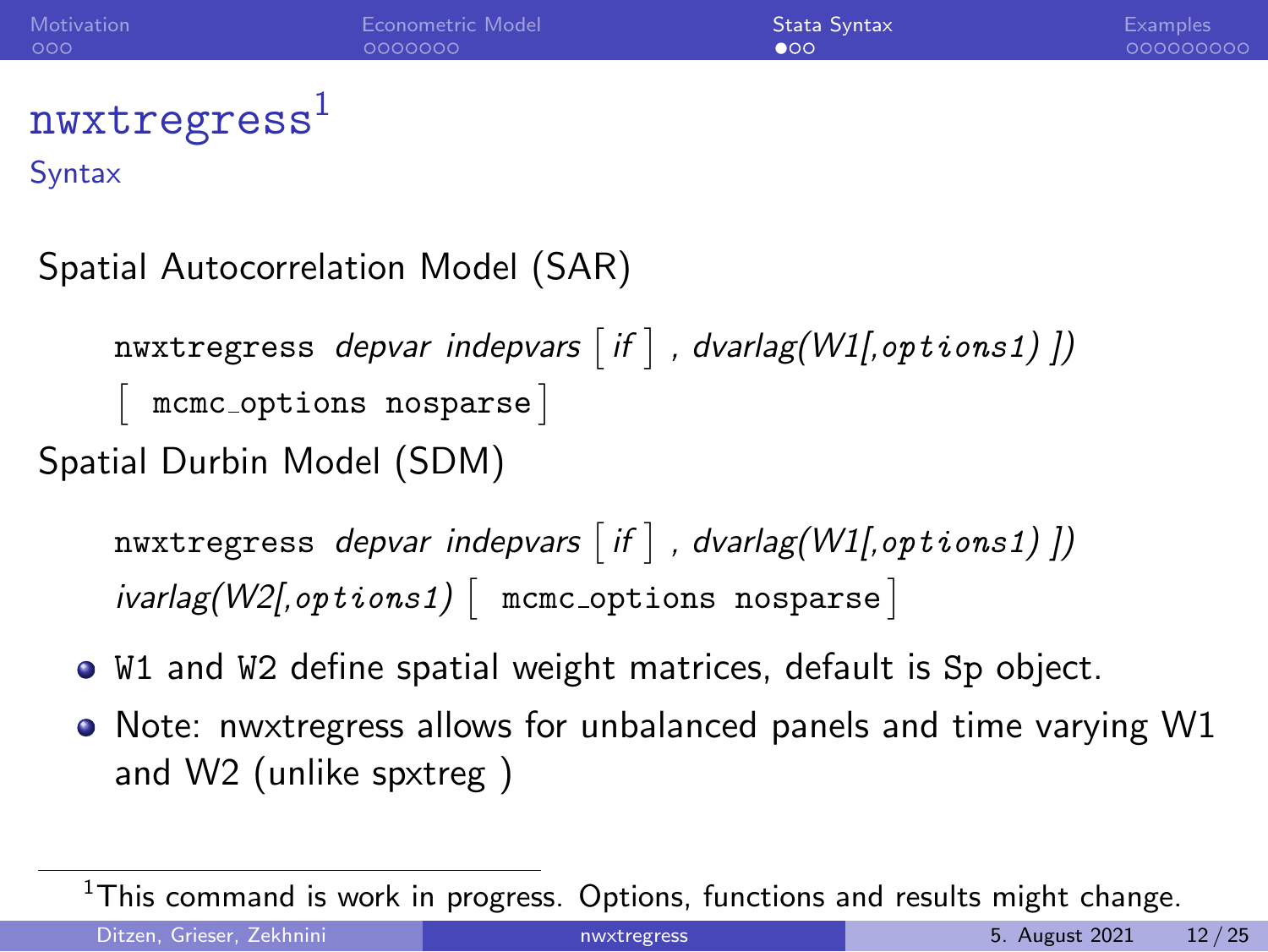| Motivation | Econometric Model | Stata Syntax          | <b>Examples</b> |
|------------|-------------------|-----------------------|-----------------|
| 000        | LOOOOOOO          | $\circ \bullet \circ$ | - 000000000     |

#### nwxtregress Spatial Weight Options

nwxtregress *depvar indepvars* - *if , dvarlag(W1[,*options1*) ])*

 $\overline{\phantom{a}}$ ivarlag(W2[,options1) mcmc options nosparse

- o options1 controls the spatial weight matrices:
	- $\triangleright$  mata declares weight matrix is mata matrix.
	- $\triangleright$  sparse if weight matrix is sparse.
	- ▶ timesparse weight matrix is sparse and varying over time.
	- $\triangleright$  id(string) vector of IDs if W is a non sparse mata matrix.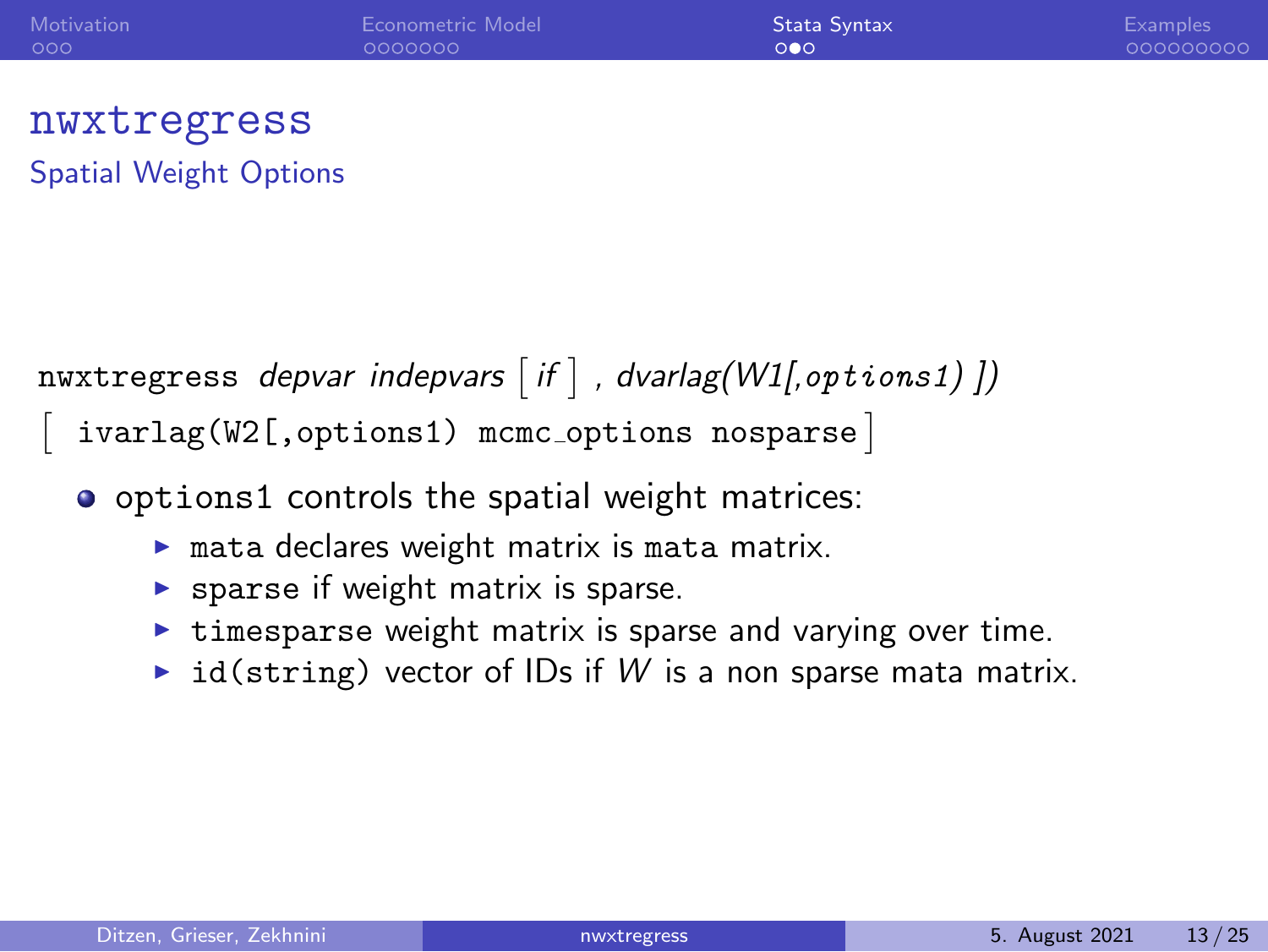| Motivation | Econometric Model | Stata Syntax | Examples  |
|------------|-------------------|--------------|-----------|
| 000        | 0000000           | 000          | 000000000 |

#### nwxtregress Further Options

 $\overline{\phantom{a}}$ 

 $\texttt{nwxtregress}\ \textit{depara}\ \textit{indepvars}\ \textit{if}\ \textcolor{orange}]\ ,\ \textit{dvarlag(W1[, options1)\ ]})$ 

ivarlag(W2[,options1) mcmc options nosparse

• nosparse do not convert weight matrix internally to a sparse matrix.

mcmc options control the Markov Chain Monte Carlo:

- $\triangleright$  draws(integer 2000) number of griddy gibs draws.
- ▶ gridlength(integer 1000) grid length
- ▶ nomit(integer 500) number of omitted draws
- ▶ barrypace(numlist) settings for BarryPace Trick, iterations, maxorder default: 50 100
- ◮ usebp use BarryPace trick instead of LUD for inverse of *I* − ρ*W* .
- $\triangleright$  seed  $(4)$  sets the seed.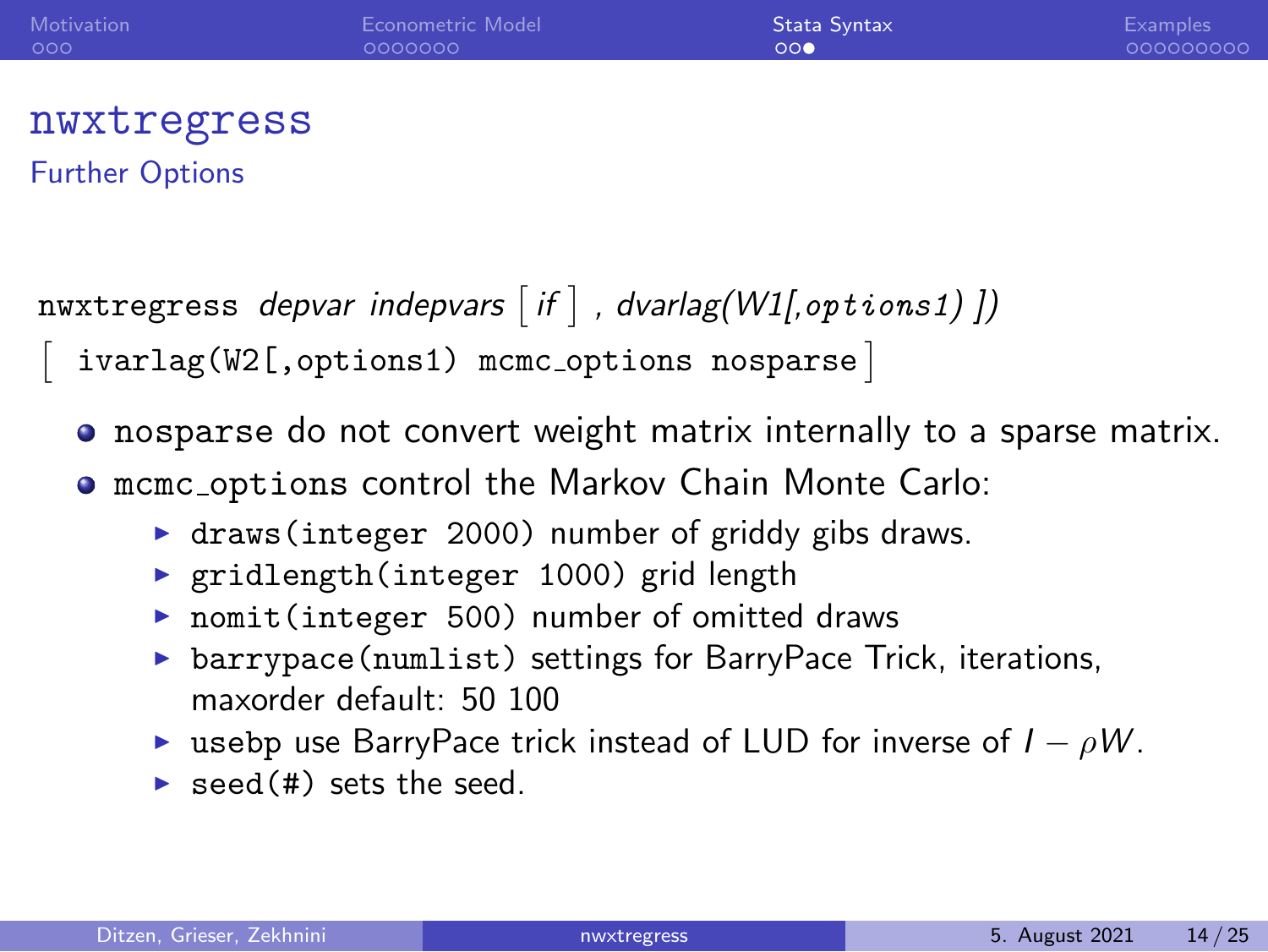### <span id="page-14-0"></span>Example: BEA I/O Tabels Data

- We collect USE/MAKE table data from the BEA's website
- These data represent the goods that were used (USE) and made (MAKE) by each industry in the US
- To construct links between industries, we convert into flows between industries
- Loaded data as *Sp* matrix using spmatrix fromdata W = sam\* , replace, but only for year 1998.
- We also collect key variables about each industry: capital consumption, compensation, and net surplus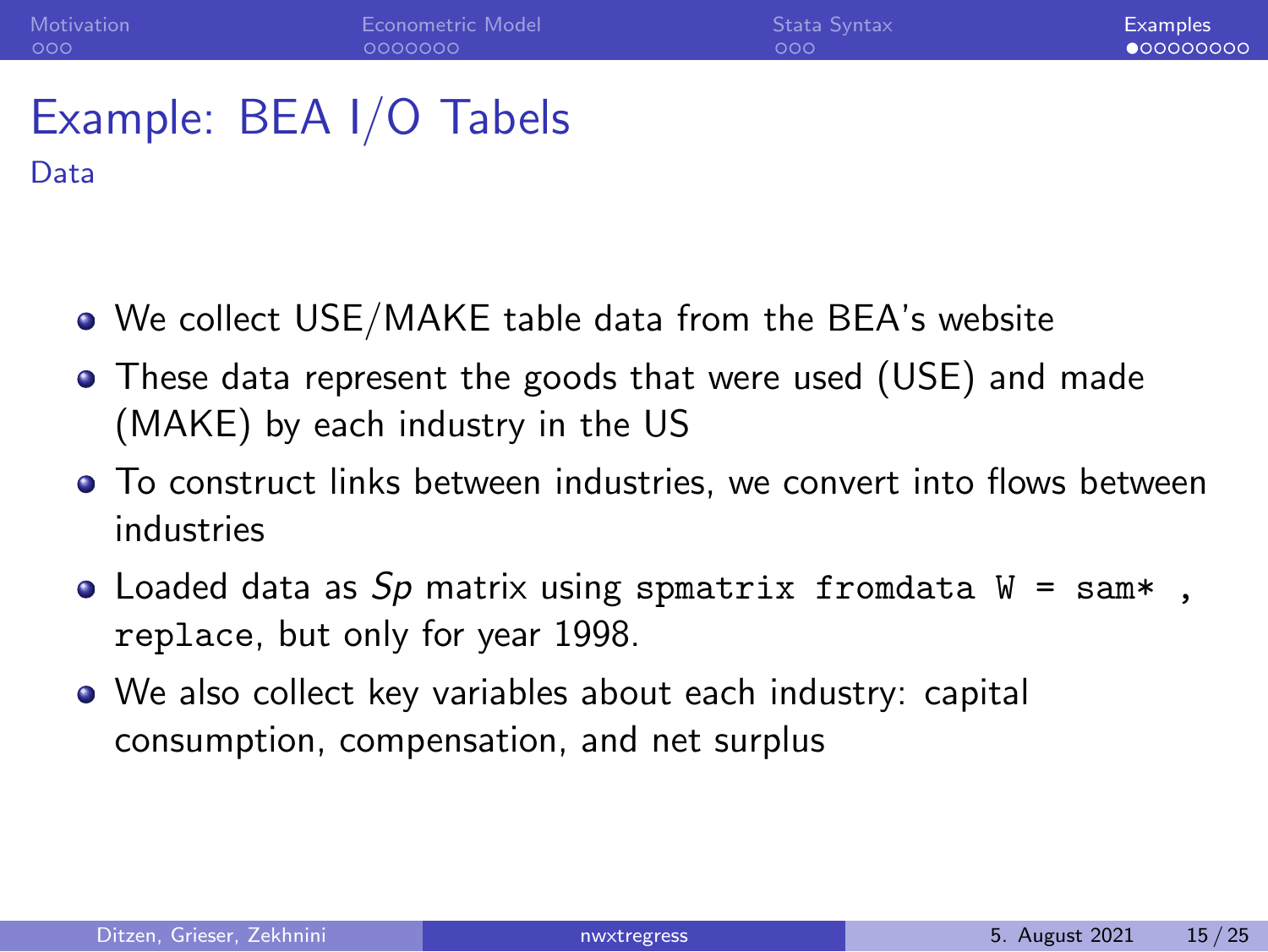| Motivation<br>000                                                                 | <b>Econometric Model</b><br>0000000 |           |          | Stata Syntax<br>000 |                         |                      | <b>Examples</b><br>000000000 |
|-----------------------------------------------------------------------------------|-------------------------------------|-----------|----------|---------------------|-------------------------|----------------------|------------------------------|
| <b>SAR</b>                                                                        |                                     |           |          |                     |                         |                      |                              |
|                                                                                   |                                     |           |          |                     |                         |                      |                              |
| Time constant spatial weights                                                     |                                     |           |          |                     |                         |                      |                              |
| . nwxtregress cap_cons compensation net_surplus, ///<br>$>$ dvarlag(W) seed(1234) |                                     |           |          |                     |                         |                      |                              |
| Griddy Gibbs (2000)                                                               |                                     |           |          |                     |                         |                      |                              |
|                                                                                   | $-$ 10 $-$ 20 $-$ 30 $-$ 40 $-$ 50  |           |          | %                   |                         |                      |                              |
|                                                                                   |                                     |           |          | 50                  |                         |                      |                              |
|                                                                                   |                                     |           |          | 100                 |                         |                      |                              |
| Spatial SAR                                                                       |                                     |           |          | Number of obs       | $=$                     | 1358                 |                              |
| Panel Variable (i): ID                                                            |                                     |           |          |                     | Number of groups<br>$=$ | 62                   |                              |
| Time Variable (t): Year                                                           |                                     |           |          | Obs. of group:      |                         | 22                   |                              |
|                                                                                   |                                     |           |          |                     | $min =$                 | 19                   |                              |
|                                                                                   |                                     |           |          |                     | $avg =$                 | 22                   |                              |
|                                                                                   |                                     |           |          |                     | $max =$                 | 22                   |                              |
|                                                                                   |                                     |           |          | R-squared           | $=$                     | 0.73                 |                              |
|                                                                                   |                                     |           |          | Adj. R-squared      | $=$                     | 0.73                 |                              |
| cap_cons                                                                          | Coef.                               | Std. Err. | z        | P >  z              |                         | [95% Conf. Interval] |                              |
| compensation                                                                      | $-1.303834$                         | .0230025  | $-56.68$ | 0.000               | $-1.386128$             | $-1.232569$          |                              |
| net_surplus                                                                       | $-1.187692$                         | .0236269  | $-50.27$ | 0.000               | $-1.268585$             | $-1.100094$          |                              |
| W                                                                                 |                                     |           |          |                     |                         |                      |                              |
| cap_cons                                                                          | .1119915                            | .0272865  | 4.10     | 0.000               | .007                    | .199                 |                              |

\sigma\_u .2659483 .0103939 .2328073 .3016006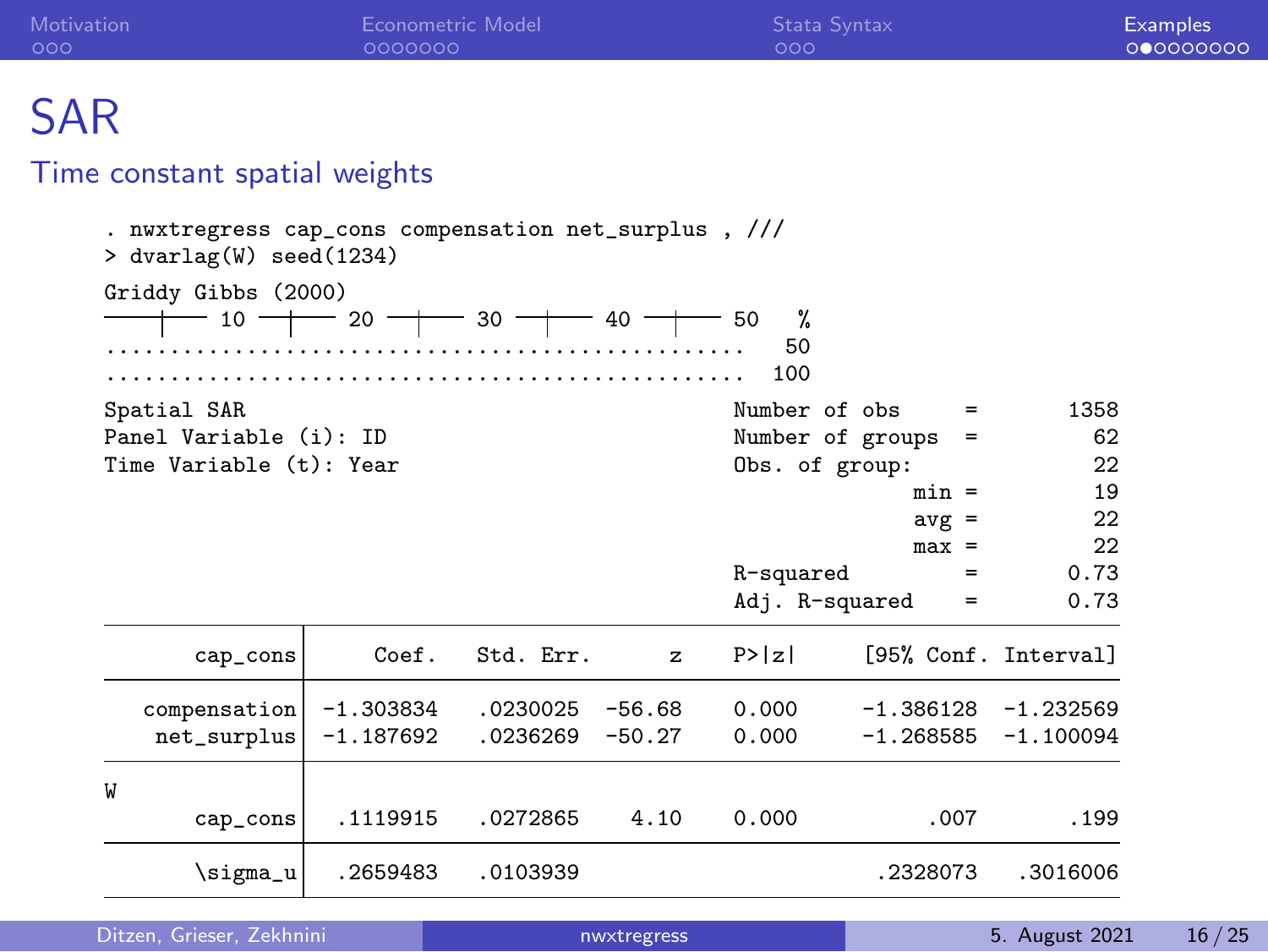| Motivation | Econometric Model | Stata Syntax | <b>Examples</b> |
|------------|-------------------|--------------|-----------------|
| 000        | - 0000000         | 000          | 000000000       |
|            |                   |              |                 |

# Example

#### Time varying spatial weight

- Saved network data in *timesparse* format in mata as W.
- The first column identifies the year, second and third the IDs and the last one the value of the weight.
- Non standardized timesparse W:

|                | . mata W[110,.] |   |    |             |
|----------------|-----------------|---|----|-------------|
|                |                 | 2 | 3  |             |
|                | 1997            |   |    | 120.445105  |
| $\overline{2}$ | 1997            |   | 2  | 2646.806067 |
| 3              | 1997            |   | 3  |             |
| 4              | 1997            |   | 4  | 1594.653373 |
| 5              | 1997            |   | 5  | 93.56892452 |
| 6              | 1997            |   | 6  | 67.68815816 |
| 7              | 1997            |   | 7  | 668.9182689 |
| 8              | 1997            |   | 8  | 607.2025953 |
| 9              | 1997            |   | 9  | 444.9500985 |
| 10             | 1997            |   | 10 | 1884.318874 |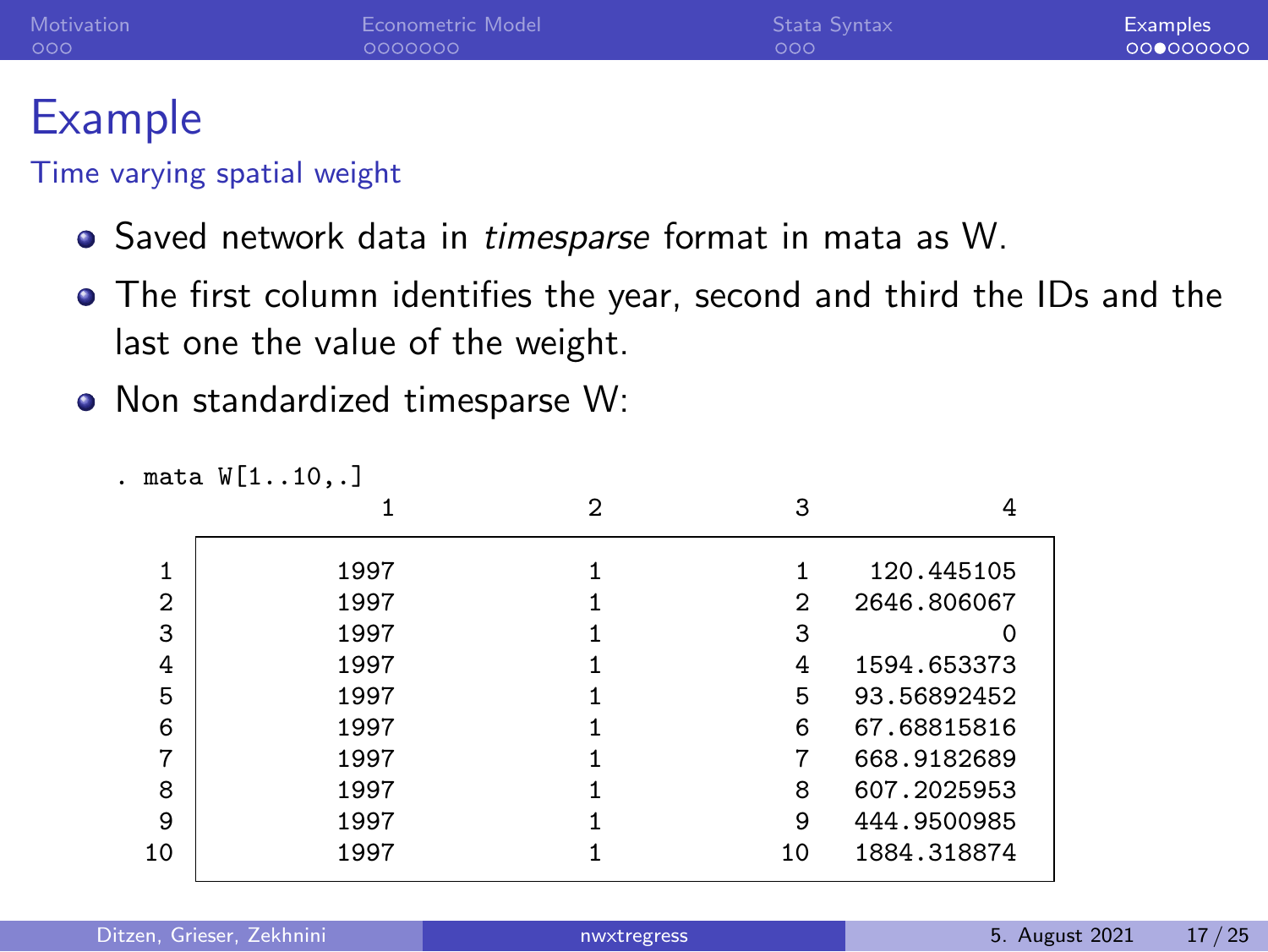| Motivation<br>000                                                                                | <b>Econometric Model</b><br>0000000                              |           |              | Stata Syntax<br>000 |                              | <b>Examples</b><br>000000000 |
|--------------------------------------------------------------------------------------------------|------------------------------------------------------------------|-----------|--------------|---------------------|------------------------------|------------------------------|
| SAR                                                                                              |                                                                  |           |              |                     |                              |                              |
| . nwxtregress cap_cons compensation net_surplus, ///<br>> dvarlag(W, mata timesparse) seed(1234) |                                                                  |           |              |                     |                              |                              |
| Griddy Gibbs (2000)                                                                              | $10 \rightarrow 20 \rightarrow 30 \rightarrow 40 \rightarrow 50$ |           |              | %<br>50<br>100      |                              |                              |
| Spatial SAR                                                                                      |                                                                  |           |              | Number of obs       | $=$                          | 1358                         |
|                                                                                                  | Panel Variable (i): ID                                           |           |              |                     | Number of groups<br>$\equiv$ | 62                           |
| Time Variable (t): Year                                                                          |                                                                  |           |              | Obs. of group:      |                              | 22                           |
|                                                                                                  |                                                                  |           |              |                     | $min =$                      | 19                           |
|                                                                                                  |                                                                  |           |              |                     | $avg =$                      | 22                           |
|                                                                                                  |                                                                  |           |              |                     | $max =$                      | 22                           |
|                                                                                                  |                                                                  |           |              | R-squared           | $=$                          | 0.73<br>0.73                 |
|                                                                                                  |                                                                  |           |              | Adj. R-squared      | $=$                          |                              |
| cap_cons                                                                                         | Coef.                                                            | Std. Err. | $\mathbf{z}$ | P >  z              | [95% Conf. Interval]         |                              |
| compensation                                                                                     | $-1.310997$                                                      | .0226358  | $-57.92$     | 0.000               | $-1.391276$                  | $-1.24096$                   |
| net_surplus                                                                                      | $-1.195375$                                                      | .0232523  | $-51.41$     | 0.000               | -1.274683                    | $-1.109078$                  |
| W                                                                                                |                                                                  |           |              |                     |                              |                              |
| cap_cons                                                                                         | .094567                                                          | .025236   | 3.75         | 0.000               | $-.003$                      | .175                         |
| \sigma_u                                                                                         | .2665574                                                         | .0104167  |              |                     | .2333413                     | .3022325                     |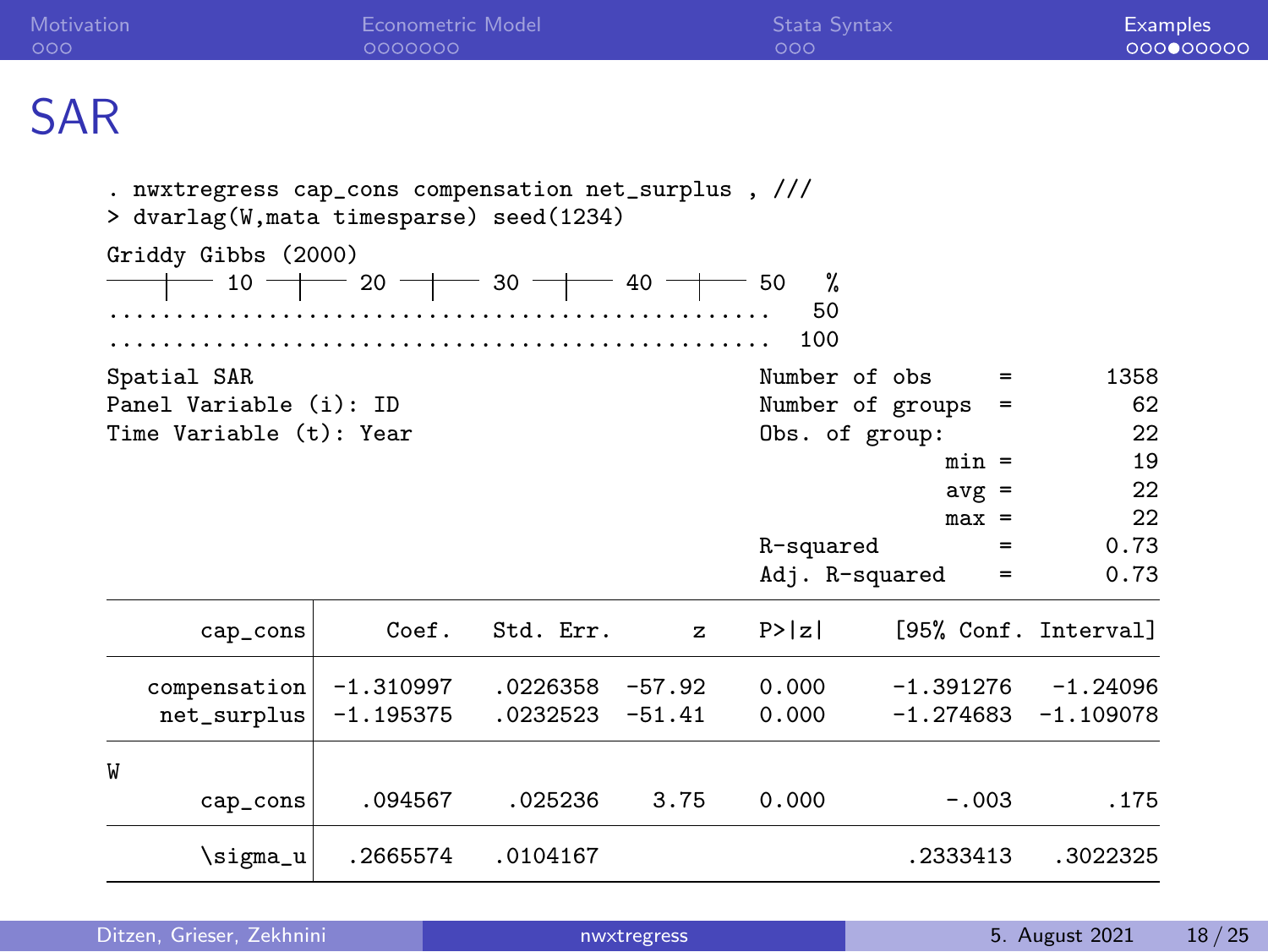| Motivation | Econometric Model | Stata Syntax | <b>Examples</b> |
|------------|-------------------|--------------|-----------------|
| 000        | 0000000           | 000          | 000000000       |
| <b>SAR</b> |                   |              |                 |

#### Direct Indirect Effects

. estat impact

| Average Impacts |             |           |              |        | Number of obs = | 1358                 |
|-----------------|-------------|-----------|--------------|--------|-----------------|----------------------|
| cap_cons        | dy/dx       | Std. Err. | $\mathbf{z}$ | P >  z |                 | [95% Conf. Interval] |
| direct          |             |           |              |        |                 |                      |
| compensation    | $-1.316631$ | .0227273  | $-57.93$     | 0.000  | $-1.393996$     | $-1.245314$          |
| net_surplus     | $-1.200513$ | .0233336  | $-51.45$     | 0.000  | $-1.279492$     | $-1.111448$          |
| indirect        |             |           |              |        |                 |                      |
| compensation    | $-.118322$  | .0315852  | $-3.75$      | 0.000  | $-.2292999$     | .0038375             |
| net_surplus     | $-.1078809$ | .0287743  | $-3.75$      | 0.000  | $-.2066906$     | .0034616             |
| total           |             |           |              |        |                 |                      |
| compensation    | $-1.434953$ | .0406058  | $-35.34$     | 0.000  | $-1.612898$     | $-1.297665$          |
| net_surplus     | $-1.308393$ | .0386178  | $-33.88$     | 0.000  | $-1.453865$     | $-1.161205$          |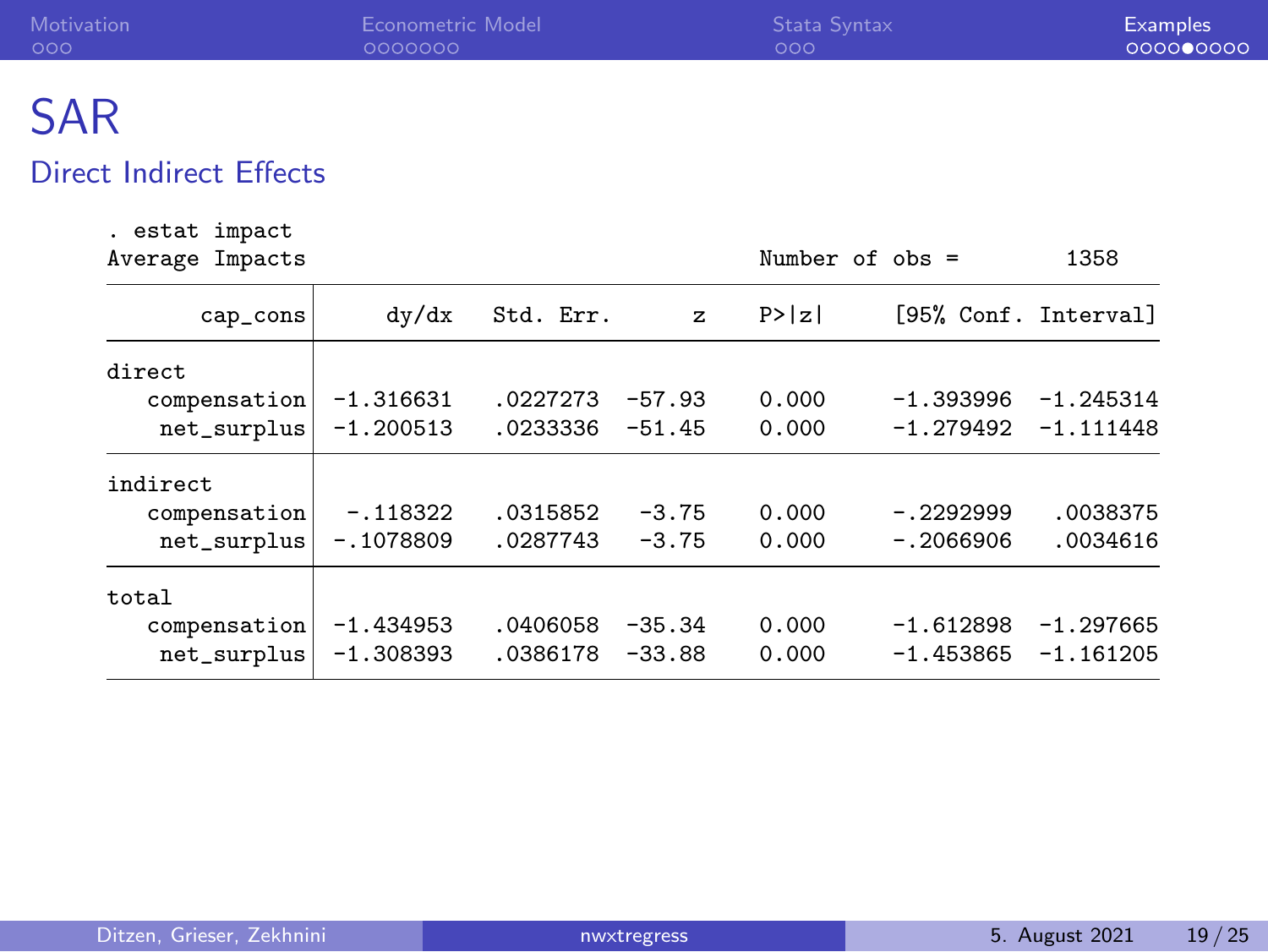| Motivation<br>000                                                                                                                         | 0000000                                   | <b>Econometric Model</b> |          | 000            | Stata Syntax       |                      | <b>Examples</b><br>000000000 |
|-------------------------------------------------------------------------------------------------------------------------------------------|-------------------------------------------|--------------------------|----------|----------------|--------------------|----------------------|------------------------------|
| <b>SDM</b>                                                                                                                                |                                           |                          |          |                |                    |                      |                              |
| . nwxtregress cap_cons compensation net_surplus, ///<br>> dvarlag(W, mata timesparse) ///<br>> ivarlag(W: compensation, mata timesparse ) |                                           |                          |          | seed(1234)     |                    |                      |                              |
| Griddy Gibbs (2000)                                                                                                                       | $-10$ - $-$ 20 - $-$ 30 - $-$ 40 - $-$ 50 |                          |          | %<br>50<br>100 |                    |                      |                              |
| Spatial SDM                                                                                                                               |                                           |                          |          | Number of obs  | $\qquad \qquad =$  | 1358                 |                              |
| Panel Variable (i): ID                                                                                                                    |                                           |                          |          |                | Number of groups = | 62                   |                              |
| Time Variable (t): Year                                                                                                                   |                                           |                          |          | Obs. of group: |                    | 22                   |                              |
|                                                                                                                                           |                                           |                          |          |                | $min =$            | 19                   |                              |
|                                                                                                                                           |                                           |                          |          |                | $avg =$            | 22                   |                              |
|                                                                                                                                           |                                           |                          |          |                | $max =$            | 22                   |                              |
|                                                                                                                                           |                                           |                          |          | R-squared      | $=$                | 0.73                 |                              |
|                                                                                                                                           |                                           |                          |          | Adj. R-squared | $=$                | 0.73                 |                              |
| cap_cons                                                                                                                                  | Coef.                                     | Std. Err.                | z        | P >  z         |                    | [95% Conf. Interval] |                              |
| compensation                                                                                                                              | $-1.311007$                               | .023423                  | $-55.97$ | 0.000          | $-1.399435$        | $-1.235371$          |                              |
| net_surplus                                                                                                                               | $-1.195046$                               | .0239872                 | $-49.82$ | 0.000          | $-1.267235$        | $-1.108135$          |                              |
| W                                                                                                                                         |                                           |                          |          |                |                    |                      |                              |
| cap_cons                                                                                                                                  | .1033565                                  | .0270195                 | 3.83     | 0.000          | .013               | .19                  |                              |
| compensation                                                                                                                              | .0177968                                  | .0267131                 | 0.67     | 0.505          | $-.0679343$        | .107463              |                              |
| \sigma_u                                                                                                                                  | .2669513                                  | .0101299                 |          |                | .2355723           | .3033771             |                              |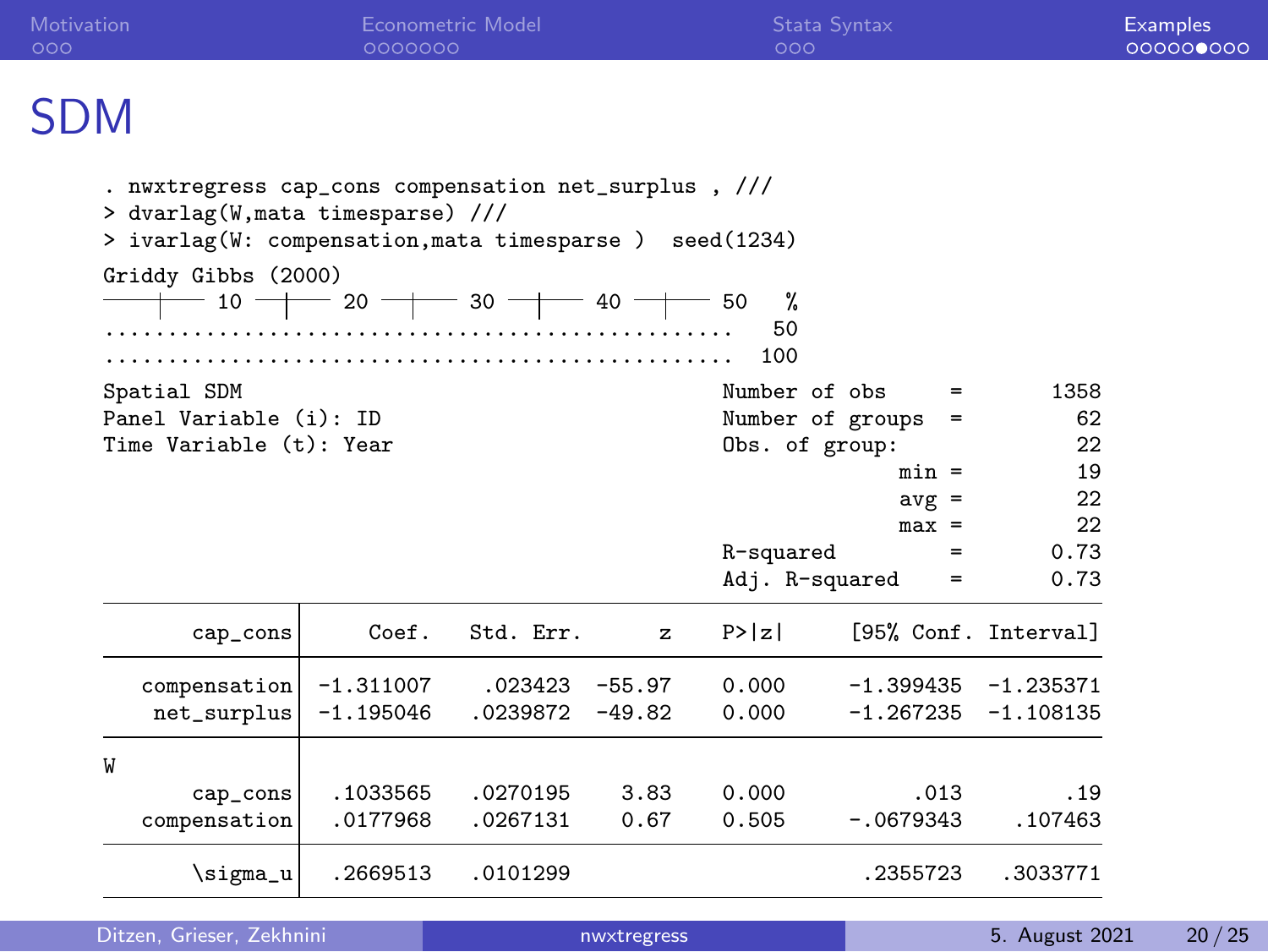| Motivation       | Econometric Model | Stata Syntax | <b>Examples</b> |
|------------------|-------------------|--------------|-----------------|
| 000              | 0000000           | 000          | 000000000       |
| C <sub>D</sub> M |                   |              |                 |

## SDM

#### Direct Indirect Effects

. estat impact

| Average Impacts |             |           |          |        | Number of obs =      | 1358        |
|-----------------|-------------|-----------|----------|--------|----------------------|-------------|
| cap_cons        | dy/dx       | Std. Err. | z        | P >  z | [95% Conf. Interval] |             |
| direct          |             |           |          |        |                      |             |
| compensation    | $-1.311734$ | .0234539  | $-55.93$ | 0.000  | $-1.40014$           | $-1.23592$  |
| net_surplus     | $-1.195803$ | .0240079  | $-49.81$ | 0.000  | $-1.26789$           | $-1.108757$ |
| indirect        |             |           |          |        |                      |             |
| compensation    | $-.1318438$ | .0523719  | $-2.52$  | 0.012  | $-.3261685$          | .0389637    |
| net_surplus     | $-.1382094$ | .0400208  | $-3.45$  | 0.001  | $-.2875287$          | $-.0158213$ |
| total           |             |           |          |        |                      |             |
| compensation    | $-1.443578$ | .059526   | $-24.25$ | 0.000  | $-1.656334$          | $-1.250907$ |
| net_surplus     | $-1.334012$ | .0484298  | $-27.55$ | 0.000  | $-1.526842$          | $-1.179319$ |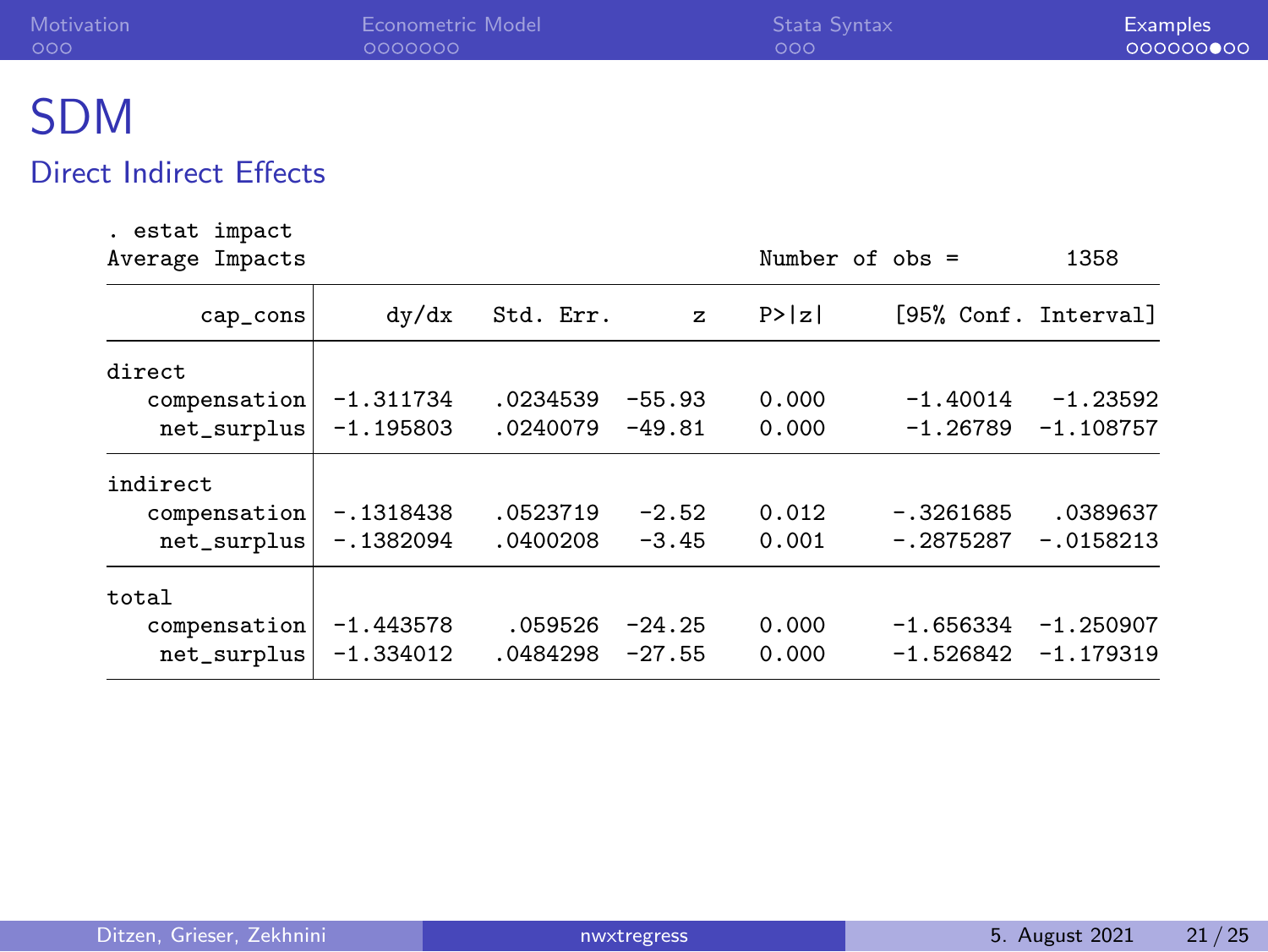| Motivation | Econometric Model | Stata Syntax | <b>Examples</b> |
|------------|-------------------|--------------|-----------------|
| 000        | LOOOOOOO          | 000          | 0000000000      |
|            |                   |              |                 |

## Future steps

- Most social networks contain very few edges relative to possible edges
	- ▶ Such networks are best represented via sparse matrices
	- $\triangleright$  Current support for sparse matrices in Mata is limited
	- $\blacktriangleright$  Future improvements will rely on additional sparse matrix functions
- **•** Streamlined support for fixed effects/intercept
- **Implementation of convex combination of multiple networks** [\(Debarsy and LeSage, 2020\)](#page-23-5)
- Available on GitHub (https://janditzen.github.io/nwxtregress/) or directly in Stata:

*net install nwxtregress ,*

*from(https://janditzen.github.io/nwxtregress/)*

• Please, help us by providing feedback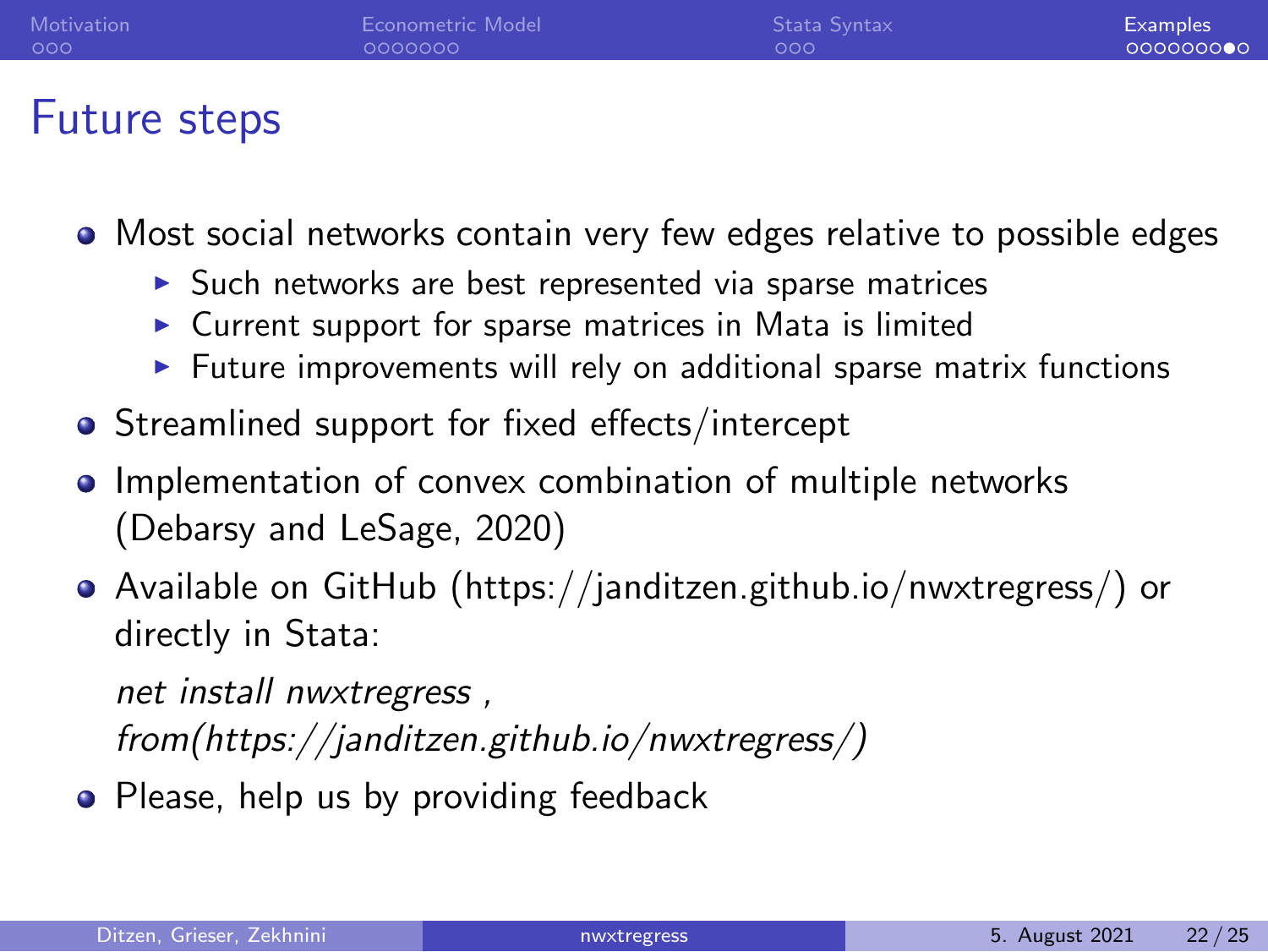| Motivation | Econometric Model | Stata Syntax      | <b>Examples</b> |
|------------|-------------------|-------------------|-----------------|
| - റററ      | 0000000           | LOOO <sup>*</sup> | 000000000       |

# THANK YOU!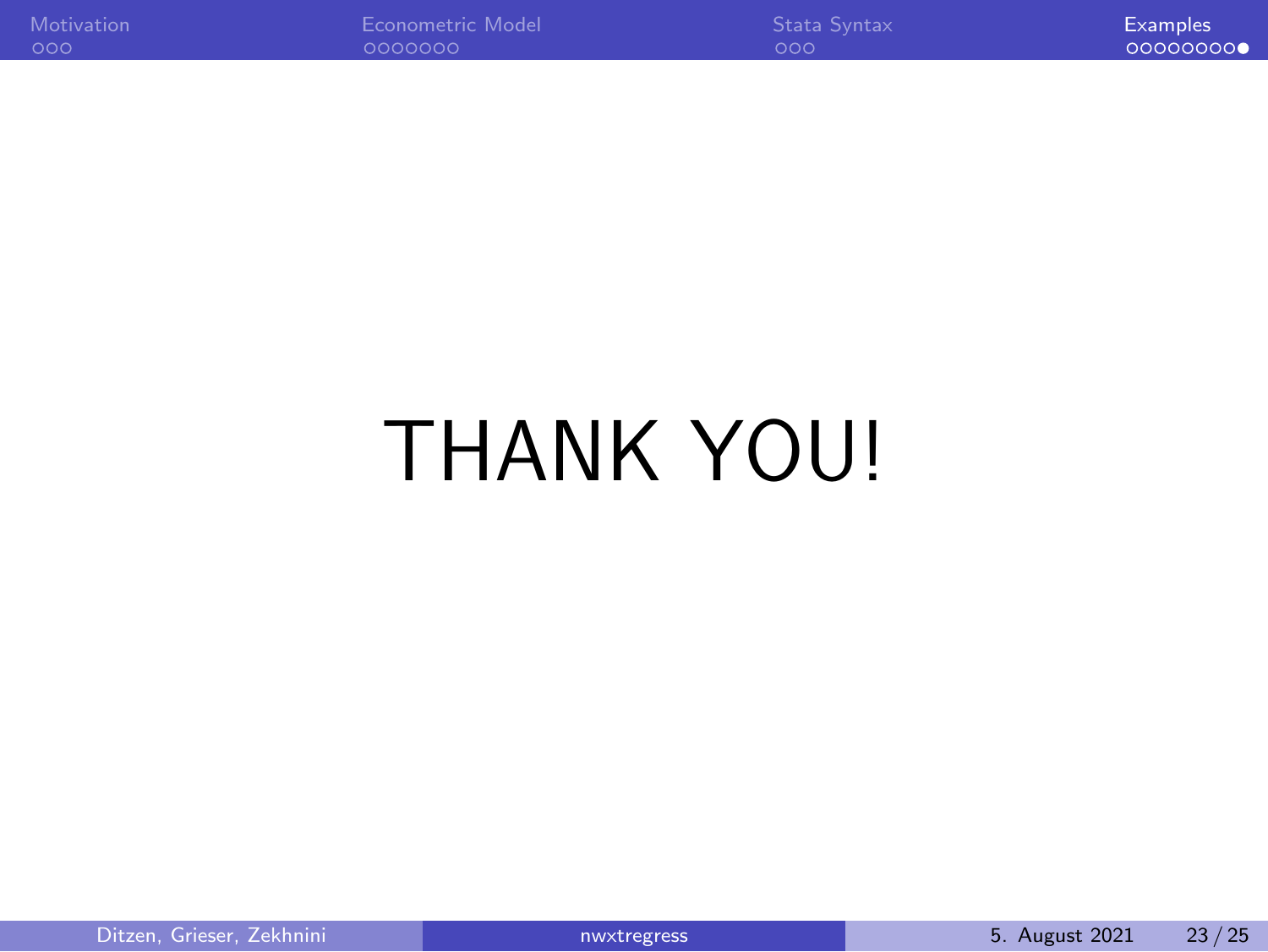## <span id="page-23-6"></span>References I

- <span id="page-23-0"></span>Borgatti, S. P., A. Mehra, D. J. Brass, and G. Labianca. 2009. Network analysis in the social sciences. science 323(5916): 892–895.
- <span id="page-23-3"></span>Bramoullé, Y., H. Djebbari, and B. Fortin. 2009. Identification of peer effects through social networks. Journal of econometrics 150(1): 41–55.
- <span id="page-23-5"></span>Debarsy, N., and J. P. LeSage. 2020. Bayesian model averaging for spatial autoregressive models based on convex combinations of different types of connectivity matrices. Journal of Business & Economic Statistics 1–33.
- <span id="page-23-4"></span>Grieser, W., C. Hadlock, J. LeSage, and M. Zekhnini. 2021. Network Effects in Corporate Financial Policies. Journal of Financial Economics (Forthcoming) .
- <span id="page-23-1"></span>Jackson, M. O. 2010. Social and economic networks. Princeton university press.
- <span id="page-23-2"></span>Kelejian, H., and G. Piras. 2017. Spatial Econometrics. Academic Press.